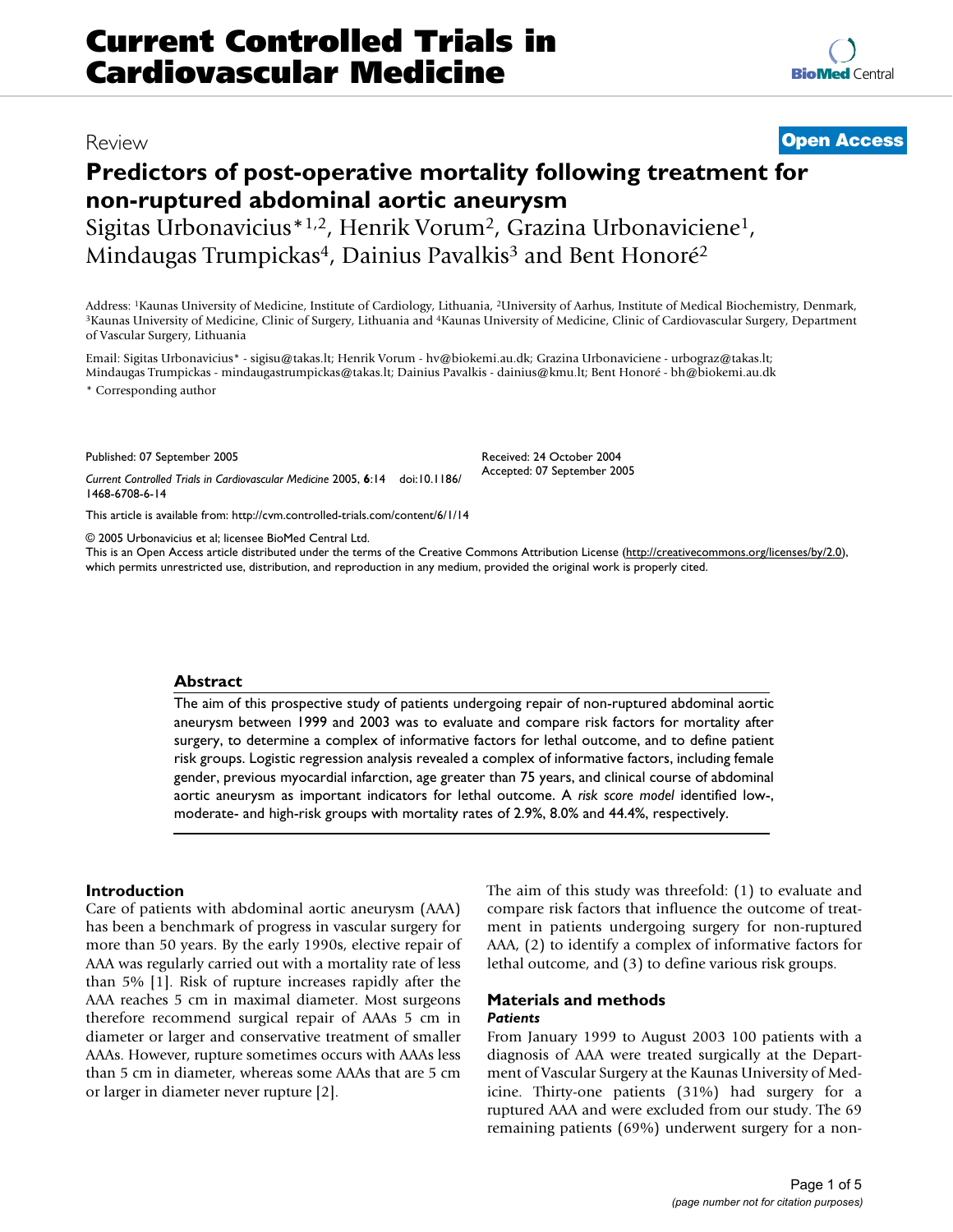ruptured AAA; these cases were analyzed in our study. There were 56 bifurcated (37.7% biiliacal, 29% bifemoral, and 14.5% femoral-iliac) and 13 (18.8%) straight grafts. All patients analyzed in this study had a midline laparotomy incision, and during AAA resection, the abdominal aorta was clamped below the renal arteries. Sixty-one patients survived while eight patients (11.6%) died within 30 days after surgery. Variables recorded for each patient were categorized as preoperative, intraoperative or postoperative.

## *Preoperative variables*

## *Cardiac function*

All patients had consultations with an internist and a cardiologist. Cardiac ultrasonography was performed, and left ventricular ejection fraction (LVEF) was estimated. Patients without coronary artery disease (CAD) or with minor CAD included asymptomatic patients, patients with normal electrocardiogram (ECG) results, and patients in whom myocardial infarction (MI) was diagnosed with electrocardiography more than 6 months earlier.

## *Renal system*

Patients were considered as having normal or only minor renal dysfunction when the serum creatinine level was less than  $110 \mu$ mol/L.

#### *Respiratory system*

Patients with normal pulmonary function included asymptomatic patients with normal results on chest radiographs and normal results on respiratory function assessments.

## *Abdominal aorta*

AAA diameter was measured during examination of the patient with computerized tomography (CT) and ultrasonography. Forty-two patients (61%) were examined with aortography.

#### *Intraopeartive variables*

Operative risk was assessed according to the American Society of Anesthesiologists (ASA) classification. The following variables were recorded: type of operation, abdominal aorta "cross-clamping" time, declamping hypotension, blood loss during operation, urine output during operation (ml per hour) and total operation time.

#### *Postoperative variables*

We recorded the following variables: durability of artificial pulmonary ventilation, length of stay in intensive care, length of hospital stay after operation, and total length of hospital stay. Complications during the postoperative period were not analyzed in this study.

#### *Statistical analysis*

All variables defined above were subjected to univariate analysis using Microsoft Excel 2000 to test their influence on the mortality. Fisher's exact test was performed with SPSS 10.0 for Windows and Statistics v.5 for Windows. The complex influence of several predictors on the probability of lethal outcome (LO) was evaluated using the multidimensional logistic regression model [3]. The significance of variables in the logistic model was evaluated using the likelihood ratio  $(G<sup>2</sup>)$  and Wald statistics. When using the multidimensional logistic model coefficients, we developed a risk score model for the evaluation of complexes of risk factors. The accuracy of significant variables for prediction of LO was estimated by means of Receiver Operating Characteristic (ROC) curves. Variables that were statistically significant ( $p < 0.05$ ) between groups of survivors and deceased were entered into a maximum probability logistic regression program. For each significant variable in the logistic regression analysis, the odds ratio (OR) was calculated (95% confidence interval). In order to determine low-, medium-, and high risk groups, we used LO probability estimation in the multinomial regression model, or logit function of the probability estimation  $log (p/(1-p))$ .

## **Results**

Sixty-nine patients underwent surgery for non-ruptured AAA. For each patient a set of variables were compared between the surviving group of patients and the group of deceased. The variables that differed significantly between the groups of survivors and deceased were age, blood loss, days of hospitalization, days of hospitalization after operation and LVEF as given in Table [1](#page-2-0). Variables like aneurysm size, diuresis, duration of operation and aortic cross clamping time did not differ significantly between the groups (not shown).

Table [2](#page-2-1) shows additional groups of binominal variables that differed significantly with respect to mortality rate. We found significantly higher mortality rate among patients above 75 years, among females, as well as among patients with previous MI, with symptomatic course of AAA, with insufficient respiratory function or with insufficient renal function. In our material the mortality rate was not significantly higher among patients with ischemic heart disease, arterial hypertension, aorto coronary bypass operation, diabetes mellitus or LVEF below 40% (not shown).

The ability of significant variables to predict LO was estimated by means of ROC curves. The area under the ROC curve is a measure of how well the groups are separated. The ROC curve's position above the mean line demonstrates the capability of the method to predict lethal outcome with some degree of precision. An area of 1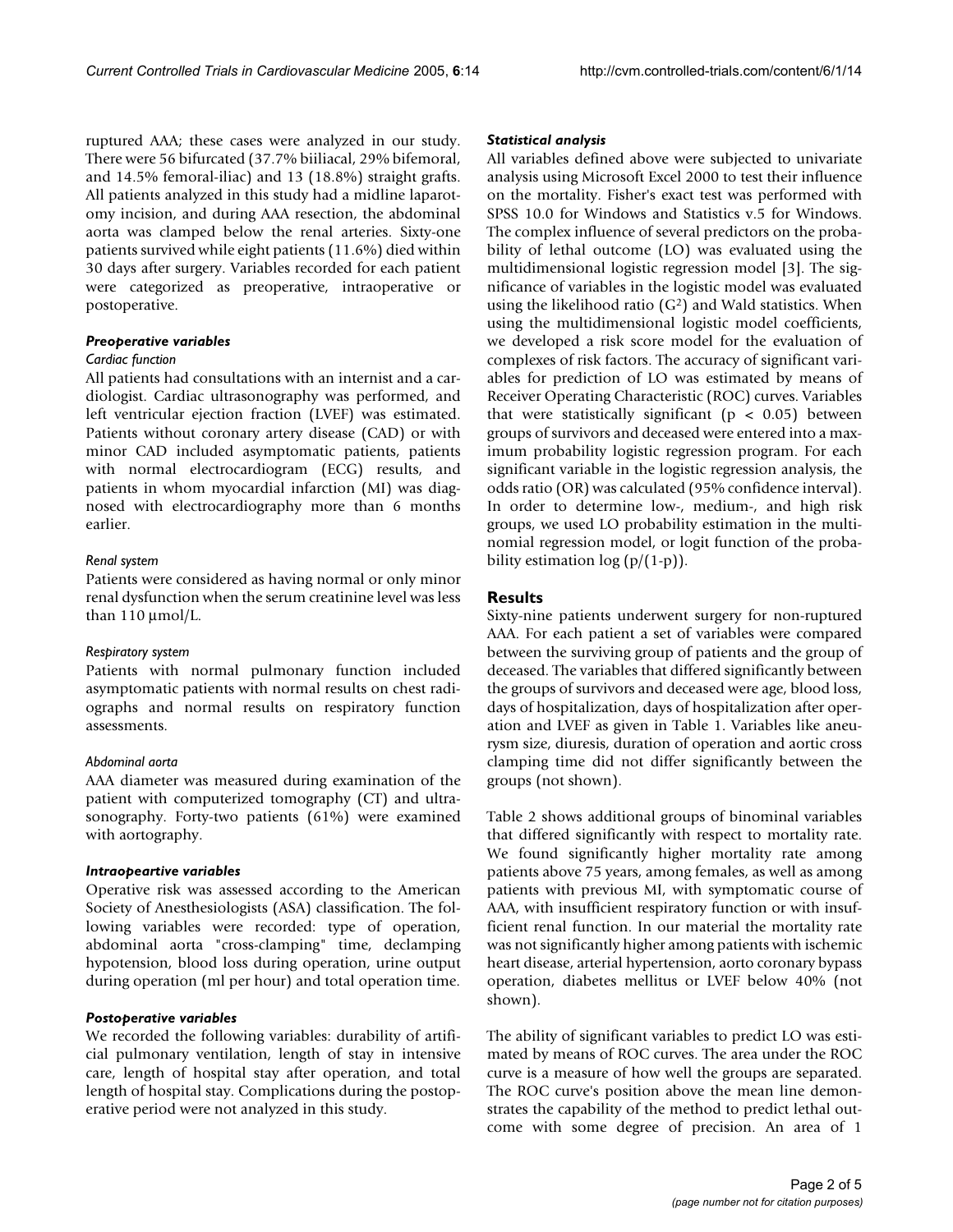| Variable                                         | <b>Survivors</b><br>$n = 61$ | Deceased<br>$n = 8$         | p            |
|--------------------------------------------------|------------------------------|-----------------------------|--------------|
| Age (years)<br>Blood loss (ml)                   | [69.0; 73.2]<br>[1442; 1908] | [73.2; 85.7]<br>[310; 6364] | 0.02<br>0.01 |
| Length of hospitalization (days)                 | [17.5; 23.1]                 | [2.7; 7.27]                 | 0.006        |
| Length of hospitalization after operation (days) | [11.3; 15.9]                 | [0.18; 3.2]                 | 0.007        |
| LVEF $(%)$                                       | [43.4; 47.7]                 | [30.9; 45.0]                | 0.019        |

<span id="page-2-0"></span>**Table 1: Characteristics of patients undergoing surgical repair of non-ruptured abdominal aortic aneurysm (95% confidence interval of mean)**

LVEF-left ventricular ejection fraction

<span id="page-2-1"></span>**Table 2: Binominal variables among 69 patients operated for non-ruptured abdominal aortic aneurysm.**

| Variable                          | Number of operated patients | Number of deceased patients (%) | P (Fisher) |
|-----------------------------------|-----------------------------|---------------------------------|------------|
| Age                               |                             |                                 |            |
| ≤75 yrs.                          | 51                          | 3(5.9%)                         |            |
| >75 yrs.                          | 18                          | 5 (38.5%)                       | 0.024      |
| Distribution by sex:              |                             |                                 |            |
| Males                             | 52                          | 5(9.6%)                         |            |
| Females                           | 17                          | 3(17.6%)                        | 0.008      |
| MI in anamnesis                   |                             |                                 |            |
| Yes                               | 34                          | 7 (20.6%)                       |            |
| No                                | 35                          | 1(2.9%)                         | 0.025      |
| Clinical course of AAA            |                             |                                 |            |
| Asymptomatic                      | 48                          | 3(6.3%)                         |            |
| Symptomatic                       | 21                          | 5 (23.8%)                       | 0.04       |
| Insufficient respiratory function |                             |                                 |            |
| Yes                               | 8                           | 5 (27.8%)                       |            |
| No                                | 51                          | 3(5.9%)                         | 0.024      |
| Insufficient renal function       |                             |                                 |            |
| Yes                               | $\mathbf{H}$                | 3(27.2%)                        |            |
| No                                | 58                          | 5(8.6%)                         | 0.01       |

MI-myocardial infarction

represents a perfect test. In our study, the area under the age curve was 0.778; CI [0.616; 0.94]; p = 0.011; the area under the sex distribution curve was 0.714; CI [0.5; 0.92]; p = 0.050; and the area under previous MI was 0.716; CI [0.55; 0.883];  $p = 0.048$  (not shown). Other variables were not found to be significant as estimated by the ROC curve.

To evaluate the informative parameters for LO, we used logistic regression. Age, previous MI, insufficiency of respiratory function, blood loss, LVEF and clinical course of AAA were confirmed as informative factors for LO (Table [3\)](#page-3-0). Previous MI signified the highest risk; the value of this parameter was 8.8. The risk values associated with insufficiency of respiratory function and clinical course of AAA were somewhat lower (6.15 and 4.69, respectively). Each incremental blood loss of 100 ml during surgery was calculated to possess a risk value of 1.05. In our material the following variables were not considered as informative, size of diuresis, insufficiency of renal function and arterial hypertension.

A logistic model for LO was established by using an informative parameter method, taking into consideration the strong correlation between some of the variables. For this model, the optimal criterion was a p-value that was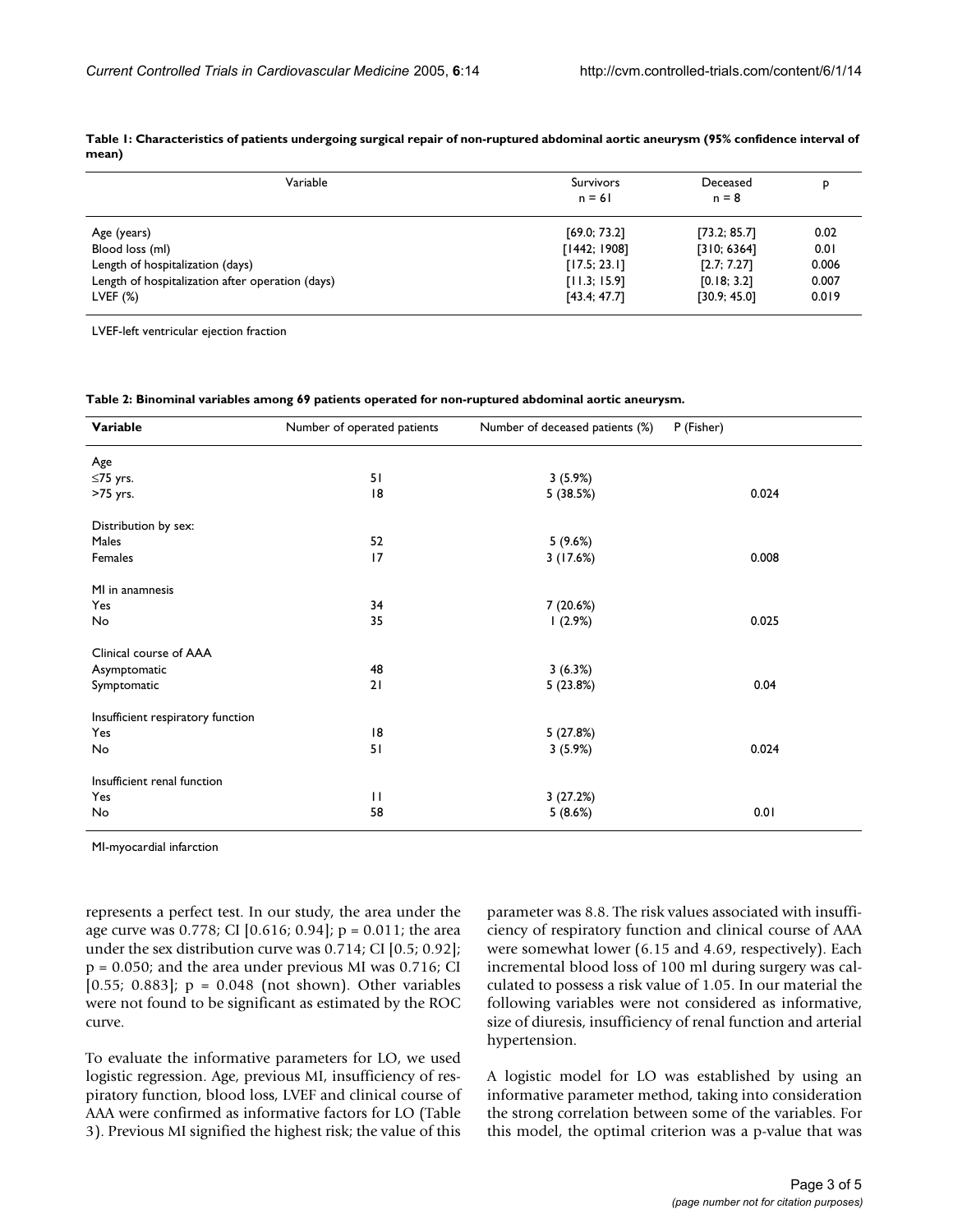<span id="page-3-0"></span>**Table 3: Prognostic values of the informative parameters for lethal outcome**

| Parameter                         | $\gamma^2$ | p     | OR   | CI                |
|-----------------------------------|------------|-------|------|-------------------|
| Age, years                        | 7.36       | 0.006 | 1.14 | $[1.03 - 1.26]$   |
| Previous MI                       | 5.85       | 0.016 | 8.8  | $[1.02 - 76.06]$  |
| Clinical course of AAA            | 4.0 I      | 0.045 | 4.69 | $[1.004 - 21.87]$ |
| Blood loss, ml                    | 5.48       | 0.019 | 1.05 | $[0.99 - 1.11]$   |
| Insufficient respiratory function | 5.42       | 0.02  | 6.15 | $[1.3 - 29.17]$   |
| LVEF, %                           | 5.8        | 0.016 | 0.89 | $[0.81 - 0.99]$   |

AAA – abdominal aortic aneurysm, OR – odds ratio, LVEF – left ventricular ejection fraction, CI – confidence intervals, MI – myocardial infarction.

adequate for the logistical model criterion G2. The logistic regression model included the variables as long as the pvalue was significantly decreasing. Two models turned out to be able to predict LO. One model included the variables patient gender, previous MI and age above 75 years:

 $p(LO) = 1/1+\exp\{1.83 \times \text{gender} + 2 \times \text{previous} M1 + 1.44\}$ × (age>75 years) - 6.5}

 $\chi^2$  = 14.5 p = 0.023

A second model included the variables patient gender, previous MI and clinical course of AAA:

 $p(LO) = 1/1 + exp{1.8 \times gender + 2.3 \times previous MI + 1.12}$ × (clinical course of AAA) - 7.2}

 $\chi^2$  = 15.1 p = 0.0017

The risk score model allows evaluation of the groups for risk stratification. Score evaluation was performed by e<sup>β</sup>. The value of female gender ( $\beta$  = 1.83) was 6 (6.21); the value of previous MI (β = 2) was 7 (7.4); and the value of age greater than 75 years ( $\beta$  = 1.44) was 4 (4.23). The maximum sum of risk scores was 17. In 54 patients (78%), the score was less than 10, and mortality in this group was 3.7% (two patients). In 15 patients (22%), the score was higher than 10, and mortality in this group was 40% (six patients).

Using the second logistic model, the value of female gender (β = 1.8) was 6 (6.1), the value of previous MI (β = 2.3) was 10 (9.94), and the value of clinical course of AAA  $(\beta = 1.12)$  was 3 (3.06). The maximal sum of scores was 19. In 35 patients (51%), the sum was less than 13, and mortality in this group was 2.9% (1 patient). Twenty-five patients (36%) had scores of 13 to 16, and two patients (8.0%) in this group died postoperatively. Nine patients (13%) had scores higher than 16; four patients (44.4%)



#### Figure I



from this group died postoperatively. These findings were used for establishing low-, moderate-, and high-risk groups (Table 4). The prognostic values of both models is given by means of ROC curves in Fig. 1. The area under the 1st logistic model curve was 0.78 (CI [0.6; 0.97]; p = 0.009) and the area under the 2nd logistic model curve was 0.83; (CI [0.63; 1.02]; p = 0.003). These data suggest that both models predict LO fair enough but the 2nd logistic model demonstrates a slightly better sensitivity.

#### **Discussion**

The 30-day postoperative mortality rate reported in the literature ranges from 0 to 10.5%. In our material it is slightly higher, 11.6%, probably due to the small number of patients. In a previous report based on a large number of patients collected from studies published between 1985 and 1997, the mortality rate was 5.8% [4].

In the elective situation, advanced age and cardiac, pulmonary, and renal disease increase the risk of postoperative mortality [5]. As in previous studies, age, renal dysfunction, and previous MI were found to be strong independent predictors of postoperative death [6,7]. Recent data suggest that female gender may increase mortality associated with repair of AAA [7,8]. We found that